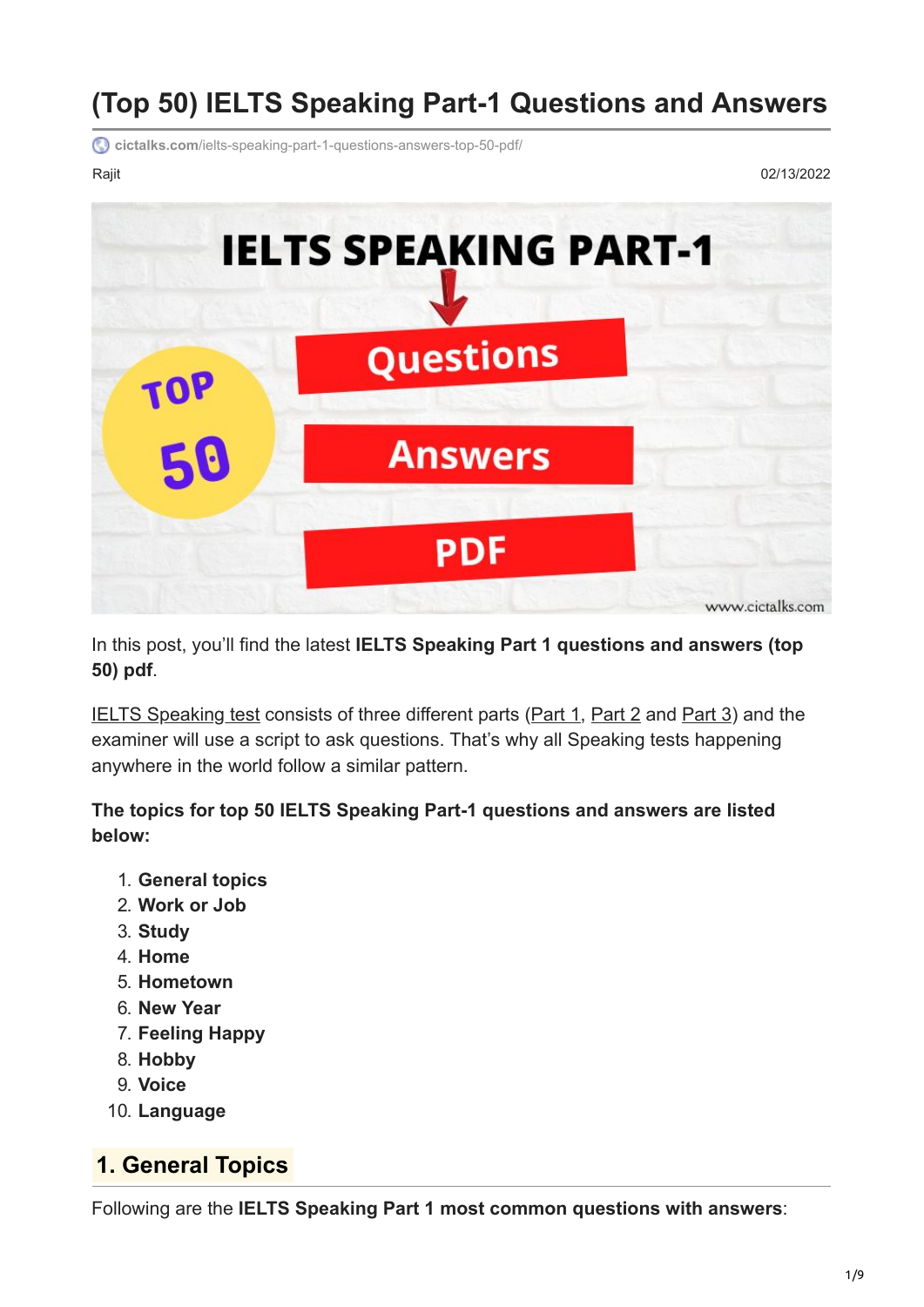Q1. May I know your full name please?

My full name is Jennifer Lawrence.

## **Q2. How may I address you?**

Please call me Jennifer.

## **Q3. May I see your ID?**

Yes of course, Here you are….. [open the first page of your passport and present it to the examiner]

## **Q4. Where do you come from?**

I come from California. It's a wonderful place to live.

# **2. Work or Job**

Following are the **IELTS Speaking Part 1 Work or Job related questions with answers**:

## **Q5. What type of work/job you do?**

I am working at Marvel Studios[organisation name] in the capacity of VFX Media Editor[designation].

## **Q6. Why did you choose to do that type of job?**

I chose this job because I am a tech savvy person and creating virtual effects or 3Danimation is the purpose of my existence. My job serves this purpose.

## **Q7. Is it very interesting?**

Yes, it's quite interesting domain to work. Because you are not only helping the company to grow but also creating [content](https://cictalks.com/IELTS-Speaking-Vocabulary/content/) for the mass entertainment, and serving people I think is GREAT!

## **Q8. Do you miss being a student?**

Actually I miss my school days a lot. Student age was the best phase of my life.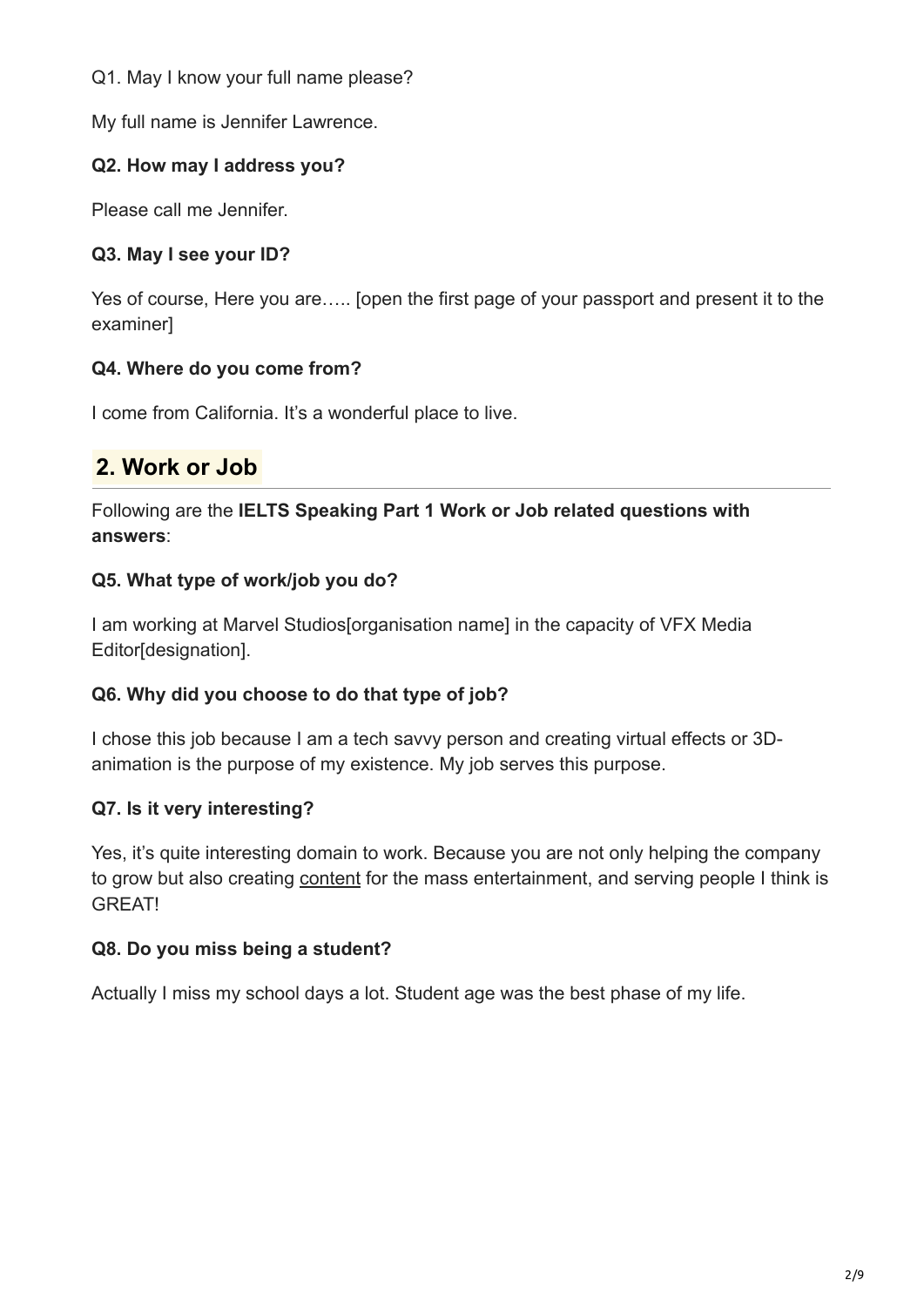| manager                              | hourly                     | doctorate degree  |
|--------------------------------------|----------------------------|-------------------|
| instructors                          | wages or salary            | master's degree   |
| classmates                           | schedule                   | bachelor's degree |
| clients                              | position                   | advanced degree   |
| colleagues or co-workers assignments |                            | goal              |
| hoss                                 | duties or responsibilities | qualified         |

#### **IELTS Speaking Part-1 Work or Job related vocabulary**

# **3. Study**

Following are the **IELTS Speaking Part 1 Study related questions with answers**:

### **Q9. What subject(s) are you studying?**

I have completed my Engineering just recently and currently I'm studying a short-term software development course.

## **Q10. Why did you chose to study that subject?**

Software development is an interesting subject. I opted for it because it offers a lot of opportunities to grow my career in animation to another level.

### **Q11. Do you like your subject? Why/Why not?**

Oh Yes, definitely! I like my subject. It has a lot of growth potential as I said. Moreover, this specialised domain has helped me to solve some real world problems as well.

## **Q12. Is it very interesting?**

one-hundred-percent !!!! It can invoke curiosity out of any tech savvy person.

### **Q13. Are you looking forward to working?**

Obviously! I'm looking for a career preferably in Software development cum animation.

### **Q14. Do you prefer to study in the mornings or afternoons?**

Honestly speaking, I'm not a morning person. So I prefer to study in the afternoons.

# **4. Home**

Following are the **IELTS Speaking Part 1 Home related questions with answers**:

### **Q15. What kind of accommodation do you live in?**

I live in a 3-Bedroom apartment with a small park and a beautiful balcony facing the sea.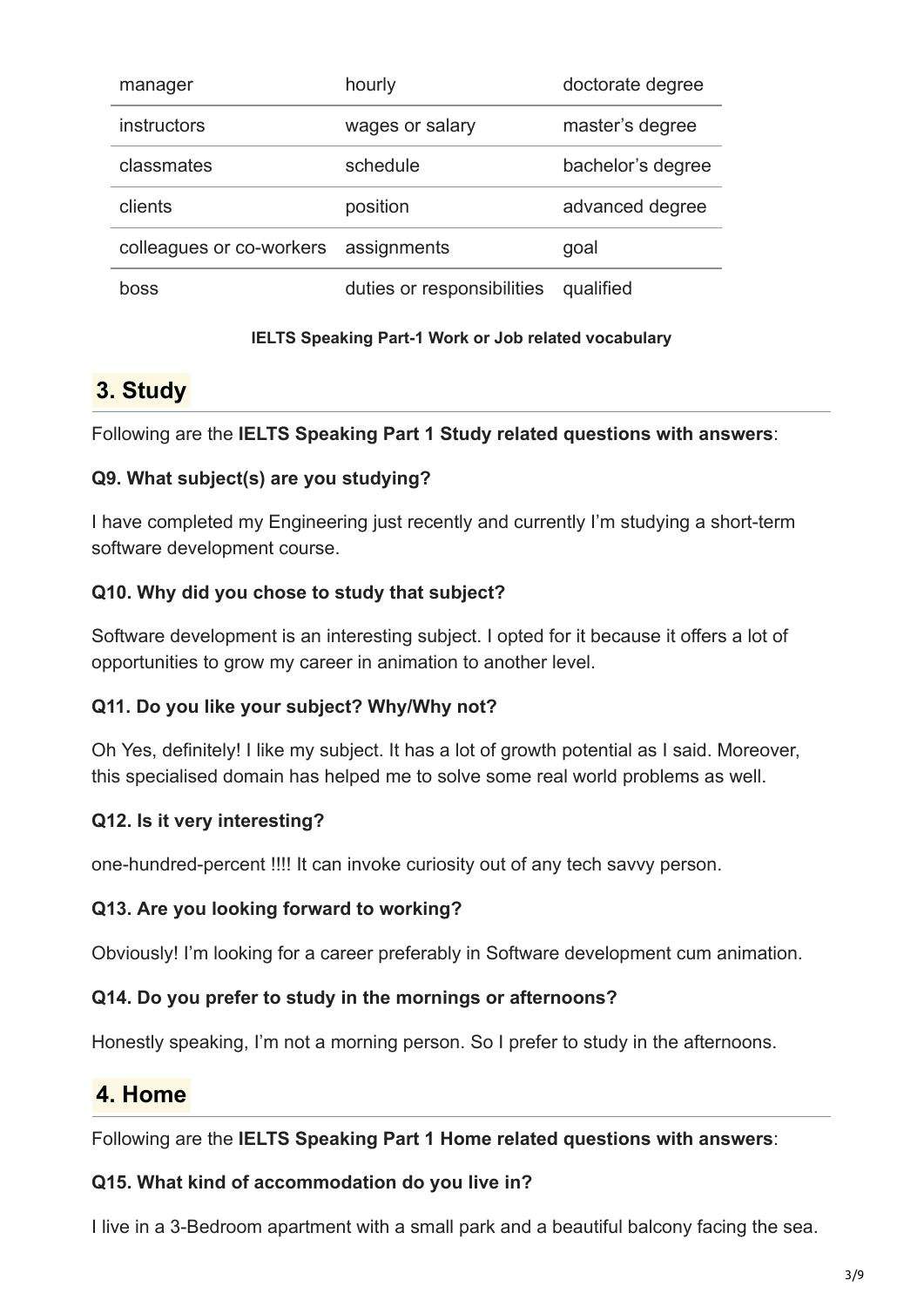## **Q16. What is your favourite room in your home?**

My favourite room is my bedroom. This is because, I spend most of my time there. Moreover, I've decorated it to my taste.

### **Q17. What have you done to your room to make it look nice?**

Our family pictures, my favourite guitar standing right in the corner and a small bookshelf with 300 plus titles…. all these things make my room look lively and beautiful.

## **Q18. Who do you live with?**

Presently, I live with my parents. But I may have to leave them soon after I get my PR.

### **Q19. Which room does your family spend most of the time?**

My family spend a larger chunk of their time in the living room. We have our meals together and watch our favourite movies on a 4K television placed in that room.

## **Q20. How long have you lived there?**

We have been living there since my birth.

## **Q21. Do you plan to live there for a long time? or Are you planning to move?**

No, it's our ancestors house. So we can't even think of selling it. But we may have to move once I get my immigration done.

### **Q22. What do you usually do in your room?**

I record my songs, play guitar and read novels in my room. It's a perfect place for ME time.

### **Q23. Are there transport facilities to your home available?**

Yes indeed! there are plenty of buses and trains connecting my home to rest of the city. Therefore, it's always easy to reach us anytime during the day.

| <b>Type</b>     | <b>Relation</b> | <b>Description</b>         |
|-----------------|-----------------|----------------------------|
| one-bedroom     | along           | spacious                   |
| balcony         |                 | across from large or small |
| kitchen         | behind          | airy                       |
| section or area | beside          | narrow or wide             |

#### **IELTS Speaking Part-1 Home related vocabulary**

# **5. Hometown**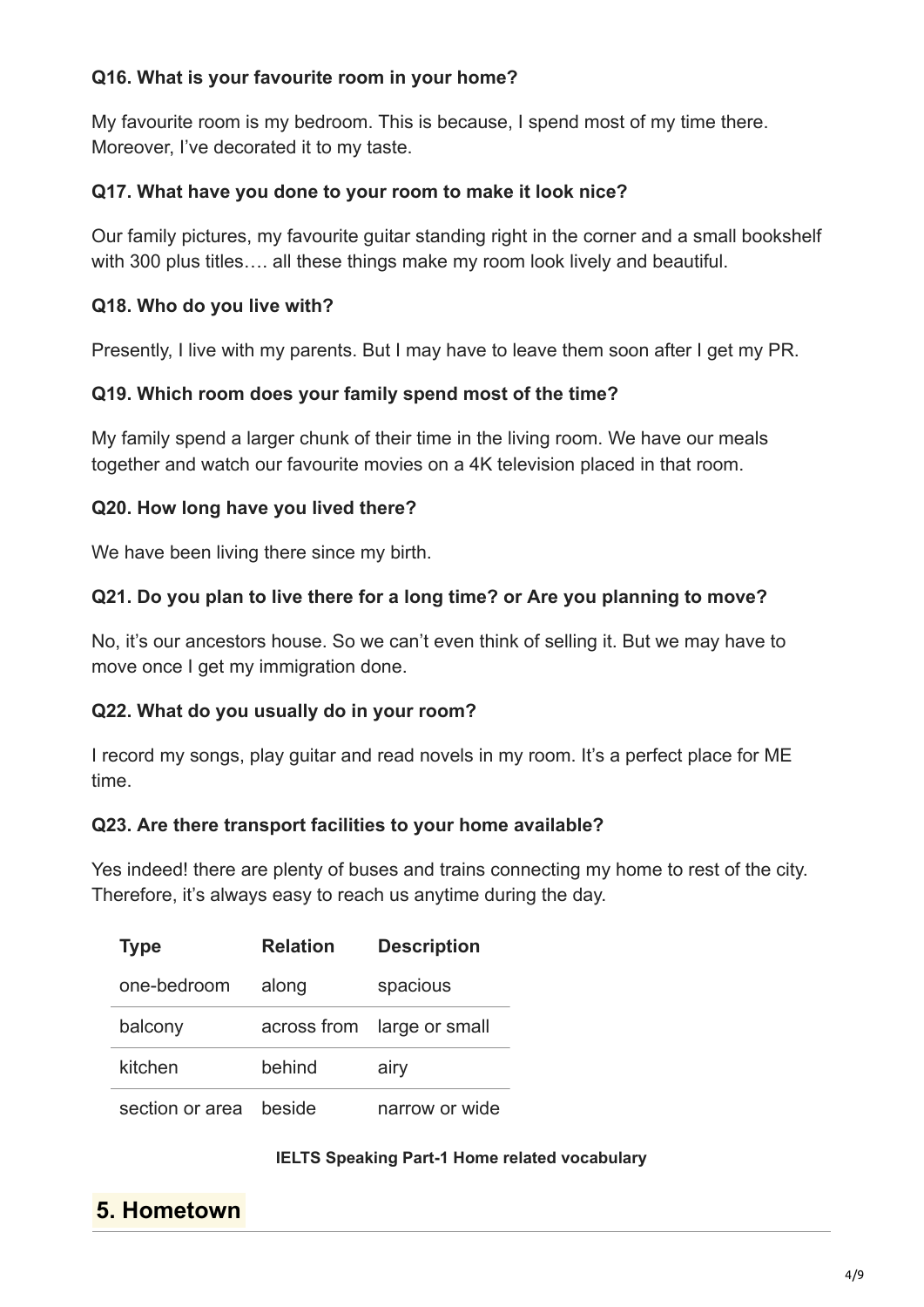Following are the **IELTS Speaking Part 1 Hometown questions with answers**:

## **Q24. What is the name of your hometown?**

I live in 'Central Valley Farmland'. It has everything from mountains to spacious houses and a diverse community.

## **Q25. Is it a big city?**

Not exactly! It's a small town with a population of 20,000 people.

## **Q26. Please describe your hometown a little?**

The foundation of Central Valley Farmland was laid in 1885. So, its historical architecture is an eye-piece. In addition, the town has the country's largest National park with 2000+ endangered species.

## **Q27. How long have you been living there?**

I've been part of this wonderful community since my birth.

## **Q28. Do you like your hometown?**

I just LOVE it!!! The people are nice and co-operative.. Everybody follows the rules and there are plenty of jobs to earn for a good living. What else we need !!!!

### **Q29. What do you like most about your hometown?**

The best thing about my hometown is I believe… the proximity to nature. We can do hiking..I mean ..all day!!! The closeness to mountains has its own perks after all.

## **Q30. Is there anything you dislike about your hometown?**

Well..It's hard to find any bad stuff about a town you are in love with. I think sometimes strong winds do create temporary problems which cause troubles, and we all dislike.

## **Q31. Are there any tourist attractions in your hometown?**

There are number of tourist destination in Central Valley Farmland. We have National Park, a centuries old Buddhist temple and world famous brewery.

## **Q32. Would you like to live there in the future?**

Yes, It's my hometown after all and I intend to visit and live there even if I immigrate to some other country.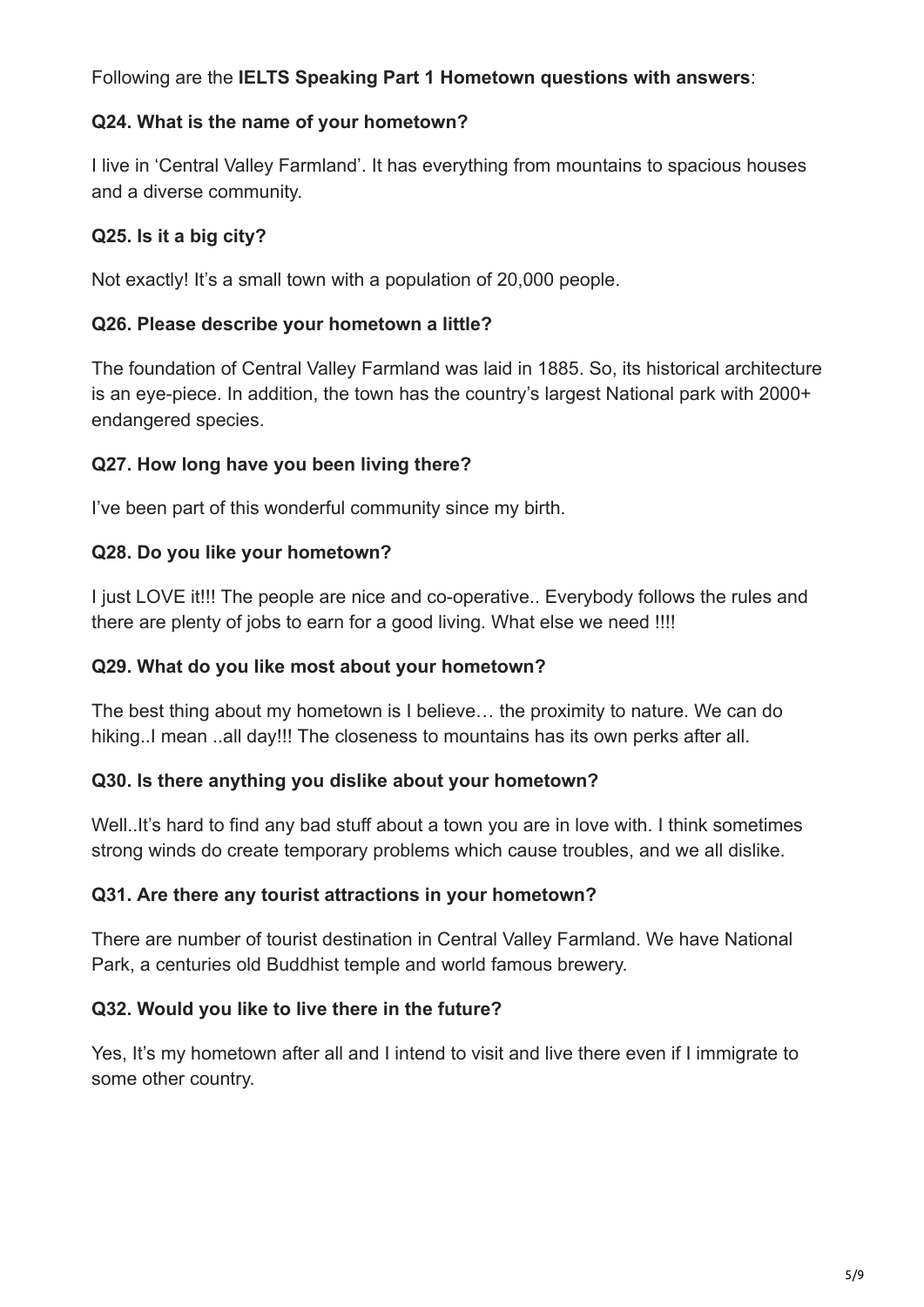| <b>Type</b>        | <b>Relation</b>         | <b>Description</b> |
|--------------------|-------------------------|--------------------|
| grocery store      | corner                  | old or new         |
| park               | end or overlooking      | lots of            |
| post office        | facing                  | a lot of           |
| departmental store | in front of             | big                |
| taxi stand         | left or right-hand side | huge               |
| clothing store     | near                    | multi-brand        |
| dry cleaner        | next to                 | economical         |

#### **IELTS Speaking Part-1 Hometown vocabulary**

# **6. New Year**

Following are the **[IELTS Speaking Part 1 New year related questions with answers](https://cictalks.com/ielts-speaking-part-1-new-year-que-ans-vocabulary/)**:

## **Q33. How do you celebrate New year?**

New Year celebrations at my place are one of its kind. I start my day usually with prayers alongside my family. Then we go to my Aunt's house and have a delicious family brunch there. We play video games and chess together and followed by fireworks in the night.

## **Q34. Do you still remember a New year that you celebrated?**

It was last year that our celebrations took a hit due to COVID-19. But I'm glad social media helped us to get the same feel of togetherness and kickstarted our New Year full of hope and love.

### **Q35. Do you have any New year ceremonies in your country?**

In my country, people love fireworks. They gather near the william bridge and watch an astonishing fireworks ceremony with their friends and family.

### **Q36. Why do people think New year is a new beginning?**

The new set of 365 days offers new set of hopes. People think it's a new start of their lives and whatever they've missed last year.. they try to achieve all of that .

# **7. Feeling Happy**

Following are the **[IELTS Speaking Part 1 Feeling happy questions with answers](https://cictalks.com/ielts-speaking-part-1-happiness-feel-happy-qa-vocabulary/)**:

## **Q37. Is there anything that made you feel happy lately?**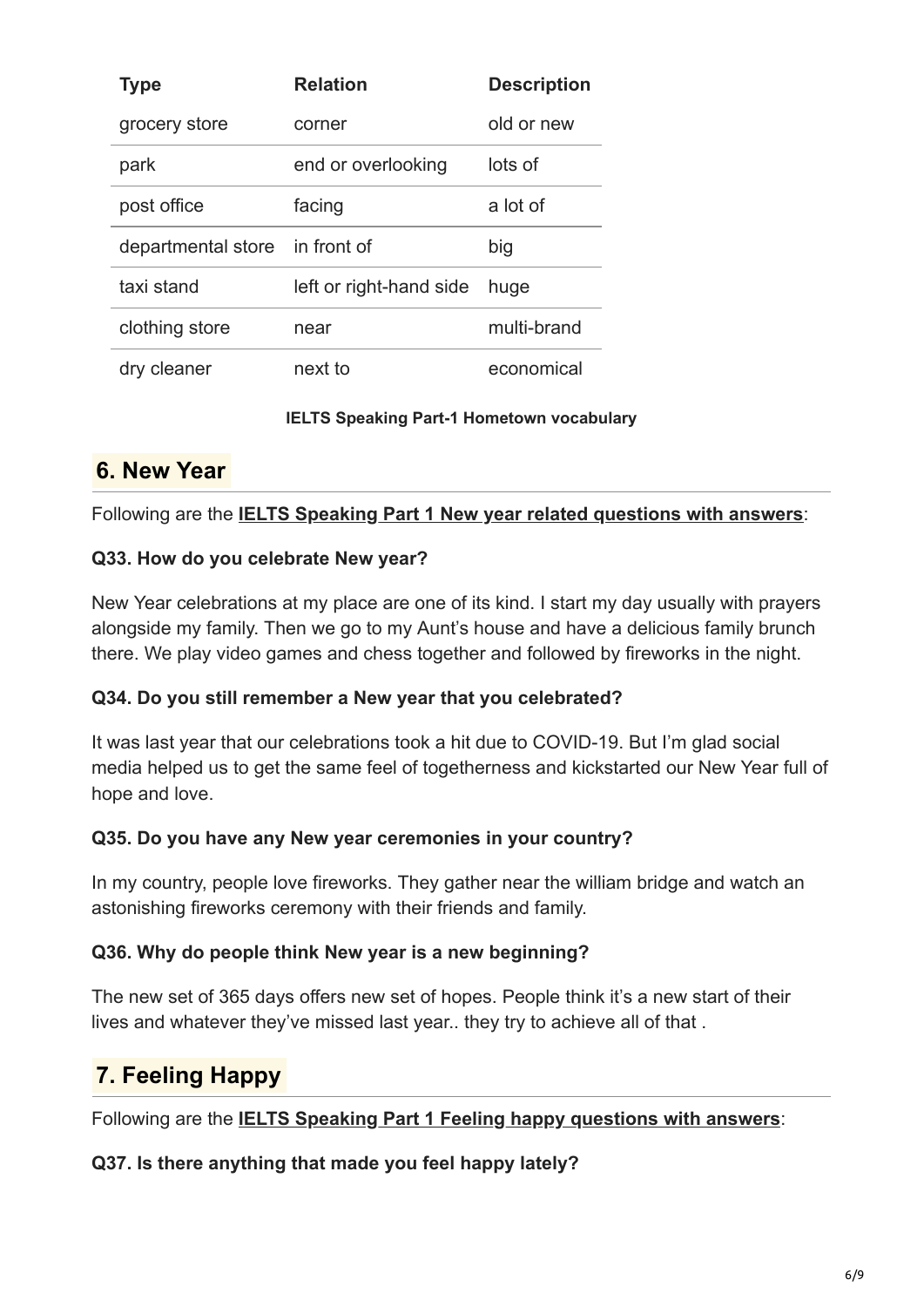After a hectic day at my office, coming back home and talking to my Mom usually makes me happy. We are like friends and I share everything with her.

## **Q38. What do you do to stay happy?**

I believe happiness is just another state of mind. I prefer to watch comedy shows to stay happy.

## **Q39. Can you stay happy all the time?**

Well NO..change of emotions is a human tendency and like everyone else, I can't stay happy all the time. I get mood swings when different things happen.

## **Q40. Is it important to be happy?**

Absolutely! The happiness must be a central part of our lives. It's a fast changing world today and we're under so much stress, one or two happy moments have the kill switch to vanish all our worries.

# **8. Hobby**

Following are the **IELTS Speaking Part 1 Hobbies related questions with answers**:

### **Q41. What do you like to do in your free time?**

I like to read a lot when I'm free. The [self-help](https://cictalks.com/IELTS-Speaking-Vocabulary/self-help/) books are my favourite because they have..the right dose of motivation I need to keep me going.

### **Q42. How often do you do this hobby or activity?**

Actually its like everyday I do this activity. I keep at least 1-2 books with me all the time and start reading when I've no other thing to do.

### **Q43. Do you belong to a club related to this activity?**

No, not yet. But I'm planning to join THE READERS CLUB of California next month. They are a wonderful team I'd say

### **Q44. How did you learn to do this activity?**

Reading comes naturally to me. I've never learnt it but yes..I was inspired by the great authors like William Shakespeare, Charles Dickens and George Orwell.

### **Q45. Do you need special equipment for it?**

I just need a book to keep it going. That's all it takes.

### **Q46. What do you like most about it?**

The best part of reading is LEARNING – Be it learning a language or understanding a culture, Reading helped me a lot.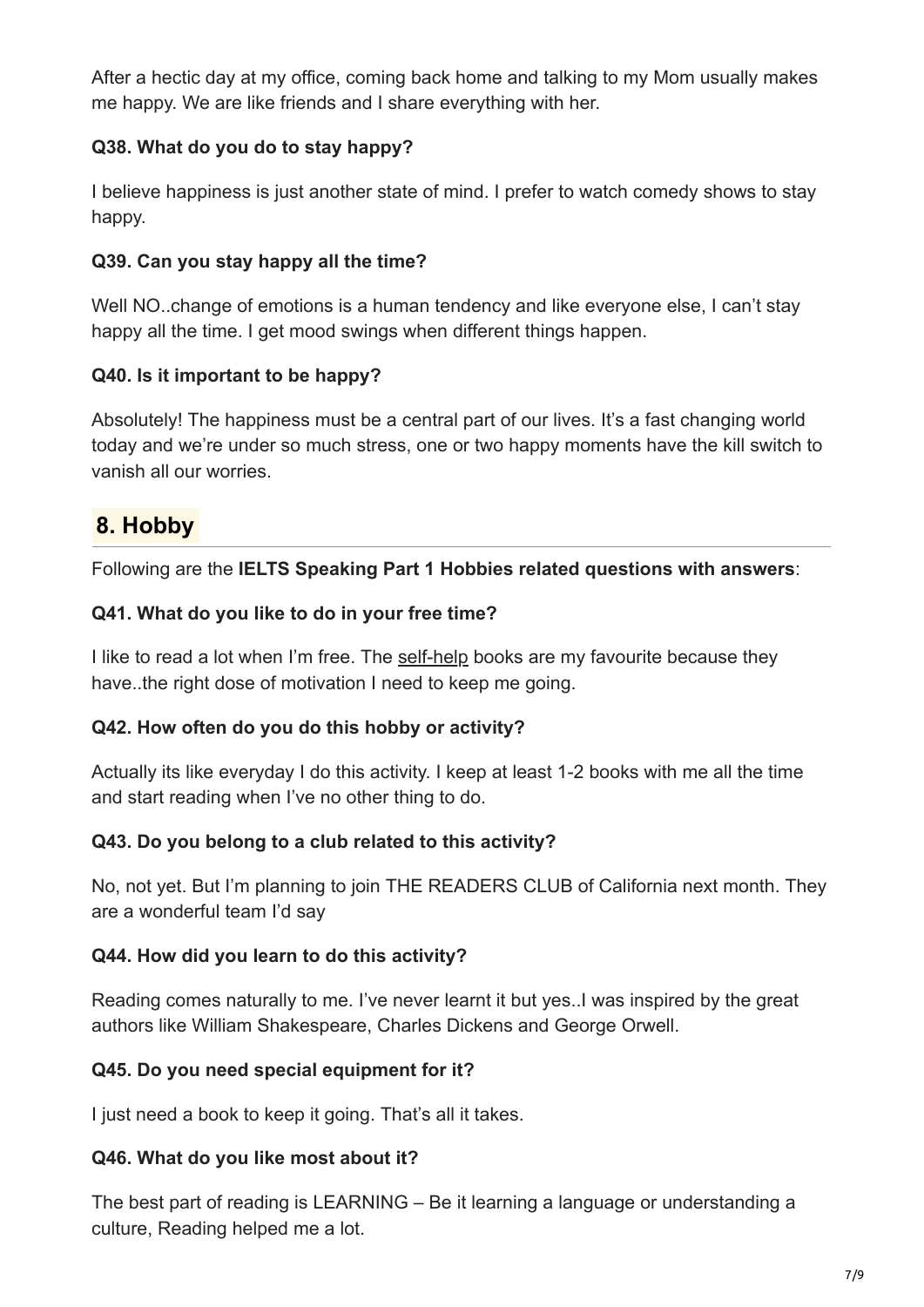| interested in | club      | equipment                          |
|---------------|-----------|------------------------------------|
| enjoy         |           | get together collect or collection |
| join          | learn how | passion or passionate about        |
| belong to     | lessons   | fascinate or fascinated by         |

#### **IELTS Speaking Part-1 Hobbies related vocabulary**

## **9. Voice**

Following are the **IELTS Speaking Part 1 Voice related questions with answers**:

### **Q47. Has your voice ever changed?**

Yes, the transformation happened when I entered adolescent age, probably due to hormonal changes.

## **Q48. Is your voice similar to your parents?**

No..Not at all!!! Our voices are so distinctive that they can easily be identified from miles away.

## **Q49. Do you like your voice?**

I would be lying..if I say NO!!! Yes, I like my voice as it is. I believe it reflects my character.

### **Q50. Is your voice different from when you were young?**

Yes, the texture of my voice has changed over the period. When I was a child, I had a sharp voice but now, it's much deeper.

### **Q51. Do you like to record your voice?**

I have a sound cloud channel. So, I frequently record my songs and upload them onto the website. I think people like my voice as I have 2.3 million listeners till date.

### **Q52. Does anyone in your family have similar voice?**

Well... I don't think anyone in my family does have a voice like me. Me, My father and my mother..we have three distinct tones.

# **10. Language**

Following are the **IELTS Speaking Part 1 Language related questions with answers**:

### **Q53. What languages do you speak?**

I am trilingual. Currently, I speak three languages – English, French and Punjabi. All three of them are fun to use.